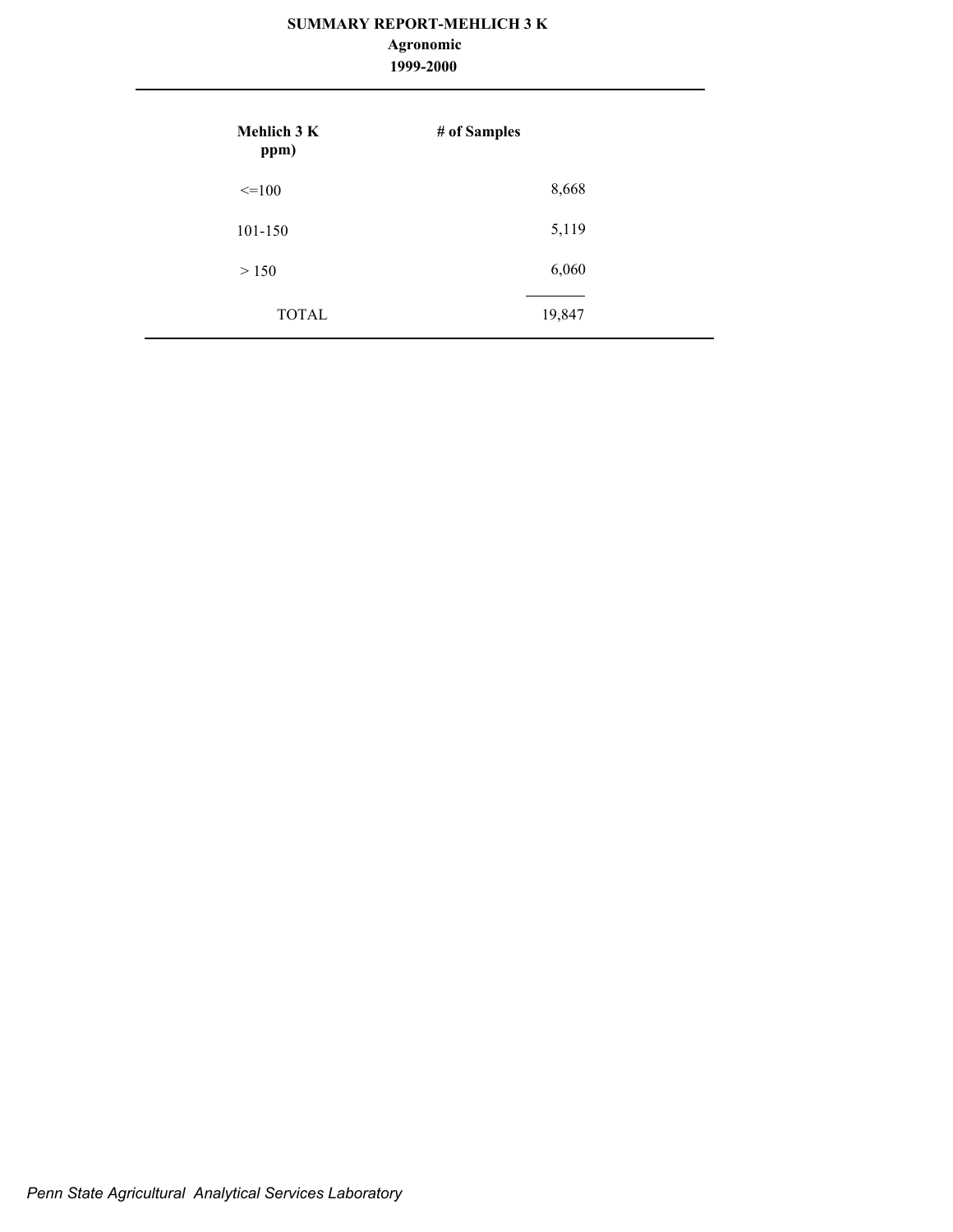|                  |                      | Agronomic<br>1999-2000      |              |
|------------------|----------------------|-----------------------------|--------------|
| <b>COUNTY</b>    | <b>TOTAL SAMPLES</b> | <b>MEHLICH 3 K</b><br>(ppm) | # OF SAMPLES |
| <b>ADAMS</b>     | 286                  |                             |              |
|                  |                      | $=100$                      | 164          |
|                  |                      | 101-150                     | 74           |
|                  |                      | > 150                       | 48           |
| <b>ALLEGHENY</b> | 390                  |                             |              |
|                  |                      | $=100$                      | 190          |
|                  |                      | 101-150                     | 91           |
|                  |                      | > 150                       | 109          |
| <b>ARMSTRONG</b> | 215                  |                             |              |
|                  |                      | $=100$                      | 98           |
|                  |                      | 101-150                     | 65           |
|                  |                      | > 150                       | 52           |
| <b>BEAVER</b>    | 86                   |                             |              |
|                  |                      | $=100$                      | 44           |
|                  |                      | 101-150                     | 22           |
|                  |                      | > 150                       | 20           |
| <b>BEDFORD</b>   | 574                  |                             |              |
|                  |                      | $=100$                      | 258          |
|                  |                      | 101-150                     | 143          |
|                  |                      | > 150                       | 173          |
| <b>BERKS</b>     | 335                  |                             |              |
|                  |                      | $=100$                      | 116          |
|                  |                      | 101-150                     | 84           |
|                  |                      | > 150                       | 135          |
| <b>BLAIR</b>     | 487                  |                             |              |
|                  |                      | $=100$                      | 136          |
|                  |                      | $101 - 150$                 | 127          |
|                  |                      | $>150$                      | 224          |
| <b>BRADFORD</b>  | 762                  |                             |              |
|                  |                      | $=100$                      | 385          |
|                  |                      | $101 - 150$                 | 175          |
|                  |                      | $>150$                      | 202          |
| <b>BUCKS</b>     | 248                  |                             |              |
|                  |                      | $=100$                      | 110          |
|                  |                      | $101 - 150$                 | 70           |
|                  |                      | $>150$                      | 68           |
| <b>BUTLER</b>    | 375                  |                             |              |
|                  |                      | $=100$                      | 189          |
|                  |                      | $101 - 150$                 | 117          |
|                  |                      | >150                        | 69           |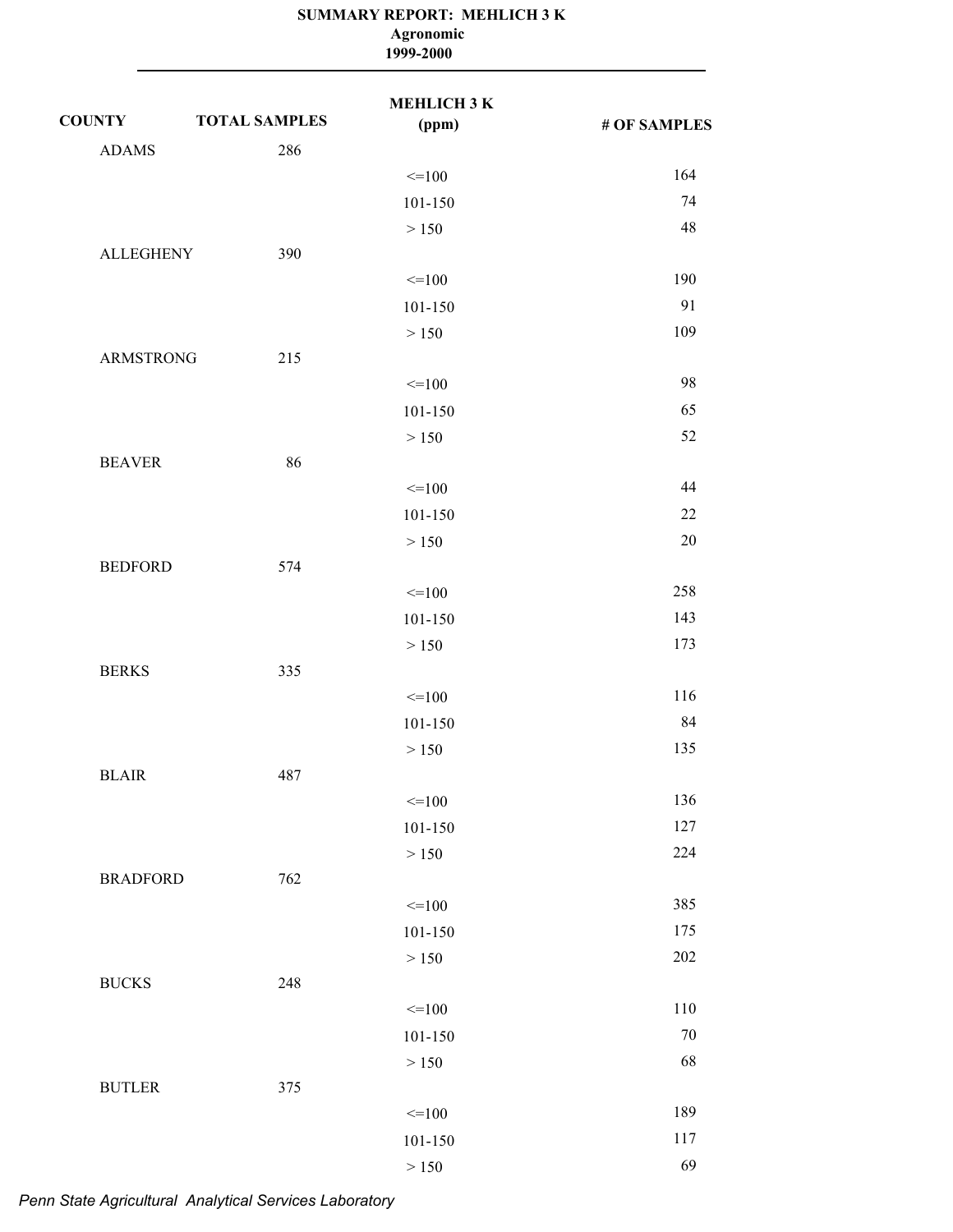|                   |                      | Agronomic<br>1999-2000      |              |
|-------------------|----------------------|-----------------------------|--------------|
| <b>COUNTY</b>     | <b>TOTAL SAMPLES</b> | <b>MEHLICH 3 K</b><br>(ppm) | # OF SAMPLES |
| <b>CAMBRIA</b>    | 244                  |                             |              |
|                   |                      | $=100$                      | 72           |
|                   |                      | 101-150                     | 68           |
|                   |                      | > 150                       | 104          |
| <b>CAMERON</b>    | 34                   |                             |              |
|                   |                      | $=100$                      | 23           |
|                   |                      | 101-150                     | $\sqrt{2}$   |
|                   |                      | > 150                       | $\mathbf{9}$ |
| <b>CARBON</b>     | 9                    |                             |              |
|                   |                      | $=100$                      | 6            |
|                   |                      | 101-150                     | $\sqrt{2}$   |
|                   |                      | > 150                       | $\mathbf{1}$ |
| <b>CENTRE</b>     | 1325                 |                             |              |
|                   |                      | $=100$                      | 502          |
|                   |                      | 101-150                     | 376          |
|                   |                      | > 150                       | 447          |
| <b>CHESTER</b>    | 290                  |                             |              |
|                   |                      | $=100$                      | 114          |
|                   |                      | 101-150                     | 66           |
|                   |                      | > 150                       | 110          |
| <b>CLARION</b>    | 127                  |                             |              |
|                   |                      | $=100$                      | 100          |
|                   |                      | 101-150                     | 17           |
|                   |                      | > 150                       | 10           |
| <b>CLEARFIELD</b> | 378                  |                             |              |
|                   |                      | $=100$                      | 186          |
|                   |                      | 101-150                     | 113          |
|                   |                      | > 150                       | 79           |
| <b>CLINTON</b>    | 224                  |                             |              |
|                   |                      | $=100$                      | 99           |
|                   |                      | $101 - 150$                 | 54           |
|                   |                      | $>150$                      | 71           |
| <b>COLUMBIA</b>   | 353                  |                             |              |
|                   |                      | $=100$                      | 187          |
|                   |                      | 101-150                     | 90           |
|                   |                      | > 150                       | 76           |
| <b>CRAWFORD</b>   | 441                  |                             |              |
|                   |                      | $=100$                      | 246          |
|                   |                      | 101-150                     | 115          |
|                   |                      | >150                        | 80           |

*Penn State Agricultural Analytical Services Laboratory*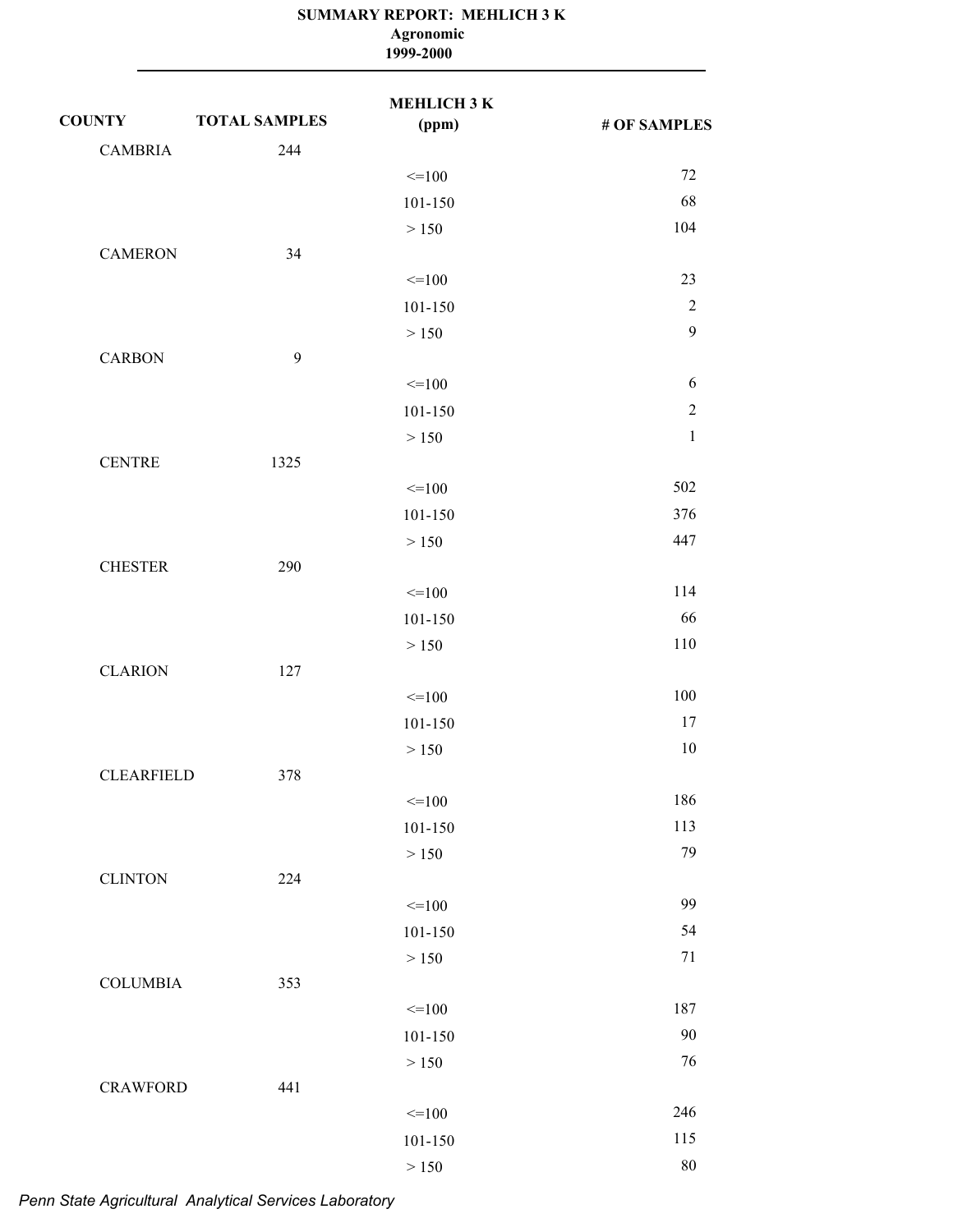|                   |                      | Agronomic<br>1999-2000      |                |
|-------------------|----------------------|-----------------------------|----------------|
| <b>COUNTY</b>     | <b>TOTAL SAMPLES</b> | <b>MEHLICH 3 K</b><br>(ppm) | # OF SAMPLES   |
| <b>CUMBERLAND</b> | 286                  |                             |                |
|                   |                      | $\leq$ 100                  | 139            |
|                   |                      | 101-150                     | 77             |
|                   |                      | > 150                       | 70             |
| <b>DAUPHIN</b>    | 348                  |                             |                |
|                   |                      | $=100$                      | 173            |
|                   |                      | 101-150                     | 90             |
|                   |                      | > 150                       | 85             |
| <b>DELAWARE</b>   | 66                   |                             |                |
|                   |                      | $=100$                      | 38             |
|                   |                      | 101-150                     | 11             |
|                   |                      | > 150                       | 17             |
| ${\rm ELK}$       | 46                   |                             |                |
|                   |                      | $\leq$ 100                  | 30             |
|                   |                      | 101-150                     | 11             |
|                   |                      | > 150                       | $\sqrt{5}$     |
| ERIE              | 291                  |                             |                |
|                   |                      | $=100$                      | 164            |
|                   |                      | 101-150                     | 65             |
|                   |                      | > 150                       | 62             |
| <b>FAYETTE</b>    | 266                  |                             |                |
|                   |                      | $=100$                      | 131            |
|                   |                      | 101-150                     | 61             |
|                   |                      | $\geq 150$                  | 74             |
| <b>FOREST</b>     | $\mathfrak{Z}$       |                             |                |
|                   |                      | $=100$                      | $\mathfrak{Z}$ |
| <b>FRANKLIN</b>   | 569                  |                             |                |
|                   |                      | $\leq$ 100                  | 179            |
|                   |                      | 101-150                     | 177            |
|                   |                      | > 150                       | 213            |
| <b>FULTON</b>     | 206                  |                             |                |
|                   |                      | $=100$                      | 114            |
|                   |                      | 101-150                     | 62             |
|                   |                      | > 150                       | 30             |
| <b>GREENE</b>     | 117                  |                             |                |
|                   |                      | $\leq$ 100                  | 53             |
|                   |                      | $101 - 150$                 | 36             |
|                   |                      | > 150                       | 28             |
| <b>HUNTINGDON</b> | 461                  |                             |                |
|                   |                      | $\leq$ 100                  | 190            |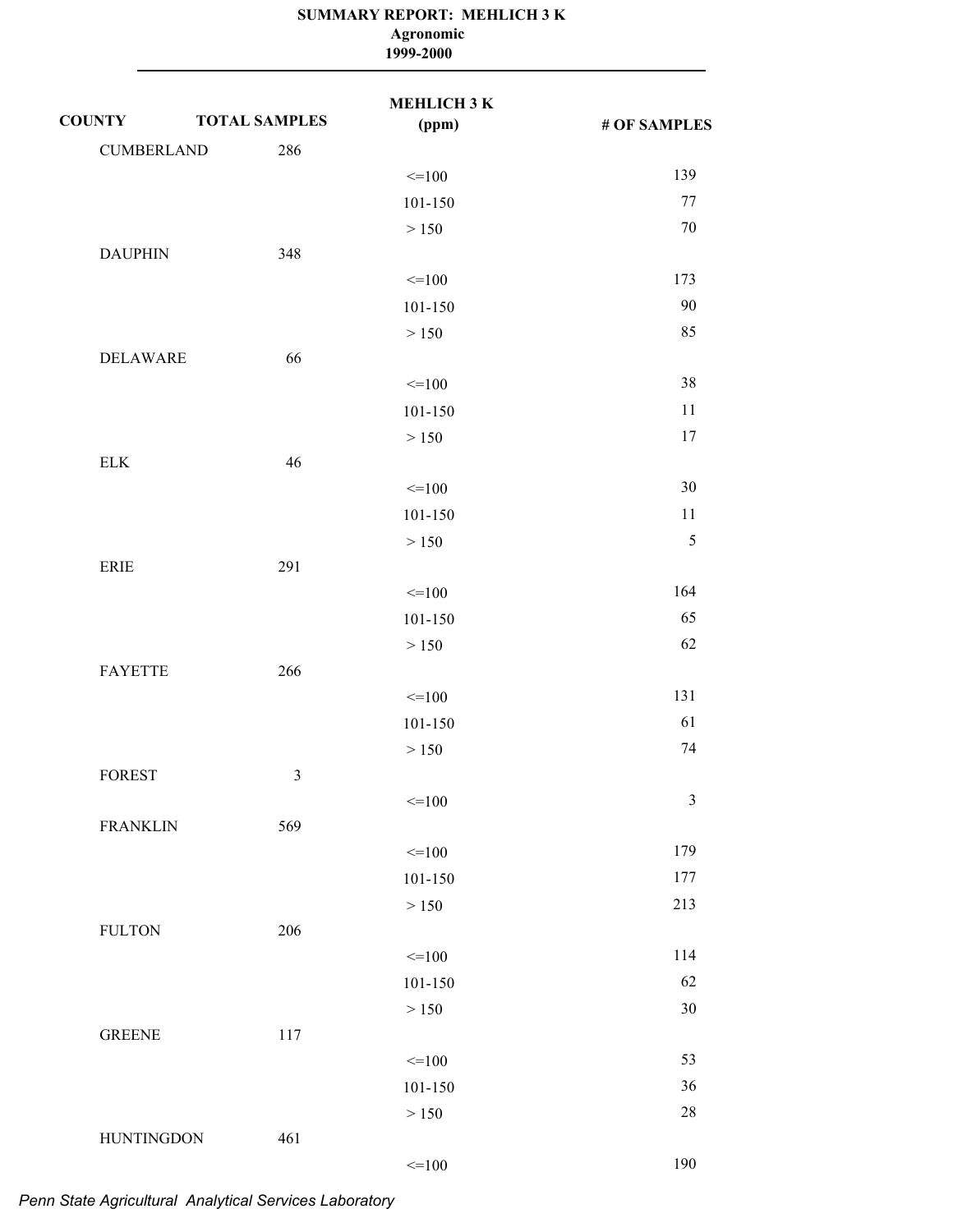| МЕНLIСНЗК<br><b>COUNTY</b><br><b>TOTAL SAMPLES</b><br>(ppm)<br>101-150<br>> 150<br><b>INDIANA</b><br>387<br>$=100$<br>101-150<br>> 150<br><b>JEFFERSON</b><br>223<br>$=100$<br>101-150<br>> 150<br>300<br><b>JUNIATA</b><br>$=100$<br>101-150<br>> 150<br><b>LACKAWANNA</b><br>55<br>$=100$<br>101-150<br>> 150<br><b>LANCASTER</b><br>994<br>$=100$<br>101-150<br>> 150<br>149<br><b>LAWRENCE</b><br>$=100$<br>101-150<br>> 150<br><b>LEBANON</b><br>232<br>$=100$<br>101-150<br>$>150\,$ |               |     | SUMMARY REPORT: MEHLICH 3 K<br>Agronomic<br>1999-2000 |              |
|--------------------------------------------------------------------------------------------------------------------------------------------------------------------------------------------------------------------------------------------------------------------------------------------------------------------------------------------------------------------------------------------------------------------------------------------------------------------------------------------|---------------|-----|-------------------------------------------------------|--------------|
|                                                                                                                                                                                                                                                                                                                                                                                                                                                                                            |               |     |                                                       | # OF SAMPLES |
|                                                                                                                                                                                                                                                                                                                                                                                                                                                                                            |               |     |                                                       | 130          |
|                                                                                                                                                                                                                                                                                                                                                                                                                                                                                            |               |     |                                                       | 141          |
|                                                                                                                                                                                                                                                                                                                                                                                                                                                                                            |               |     |                                                       |              |
|                                                                                                                                                                                                                                                                                                                                                                                                                                                                                            |               |     |                                                       | 182          |
|                                                                                                                                                                                                                                                                                                                                                                                                                                                                                            |               |     |                                                       | 83           |
|                                                                                                                                                                                                                                                                                                                                                                                                                                                                                            |               |     |                                                       | 122          |
|                                                                                                                                                                                                                                                                                                                                                                                                                                                                                            |               |     |                                                       |              |
|                                                                                                                                                                                                                                                                                                                                                                                                                                                                                            |               |     |                                                       | 140          |
|                                                                                                                                                                                                                                                                                                                                                                                                                                                                                            |               |     |                                                       | 43           |
|                                                                                                                                                                                                                                                                                                                                                                                                                                                                                            |               |     |                                                       | 40           |
|                                                                                                                                                                                                                                                                                                                                                                                                                                                                                            |               |     |                                                       |              |
|                                                                                                                                                                                                                                                                                                                                                                                                                                                                                            |               |     |                                                       | 103          |
|                                                                                                                                                                                                                                                                                                                                                                                                                                                                                            |               |     |                                                       | 75           |
|                                                                                                                                                                                                                                                                                                                                                                                                                                                                                            |               |     |                                                       | 122          |
|                                                                                                                                                                                                                                                                                                                                                                                                                                                                                            |               |     |                                                       |              |
|                                                                                                                                                                                                                                                                                                                                                                                                                                                                                            |               |     |                                                       | 36           |
|                                                                                                                                                                                                                                                                                                                                                                                                                                                                                            |               |     |                                                       | $\tau$       |
|                                                                                                                                                                                                                                                                                                                                                                                                                                                                                            |               |     |                                                       | 12           |
|                                                                                                                                                                                                                                                                                                                                                                                                                                                                                            |               |     |                                                       |              |
|                                                                                                                                                                                                                                                                                                                                                                                                                                                                                            |               |     |                                                       | 199          |
|                                                                                                                                                                                                                                                                                                                                                                                                                                                                                            |               |     |                                                       | 271          |
|                                                                                                                                                                                                                                                                                                                                                                                                                                                                                            |               |     |                                                       | 524          |
|                                                                                                                                                                                                                                                                                                                                                                                                                                                                                            |               |     |                                                       |              |
|                                                                                                                                                                                                                                                                                                                                                                                                                                                                                            |               |     |                                                       | 51           |
|                                                                                                                                                                                                                                                                                                                                                                                                                                                                                            |               |     |                                                       | 38           |
|                                                                                                                                                                                                                                                                                                                                                                                                                                                                                            |               |     |                                                       | 60           |
|                                                                                                                                                                                                                                                                                                                                                                                                                                                                                            |               |     |                                                       |              |
|                                                                                                                                                                                                                                                                                                                                                                                                                                                                                            |               |     |                                                       | 63           |
|                                                                                                                                                                                                                                                                                                                                                                                                                                                                                            |               |     |                                                       | 62           |
|                                                                                                                                                                                                                                                                                                                                                                                                                                                                                            |               |     |                                                       | 107          |
|                                                                                                                                                                                                                                                                                                                                                                                                                                                                                            | <b>LEHIGH</b> | 246 |                                                       |              |
| $=100$                                                                                                                                                                                                                                                                                                                                                                                                                                                                                     |               |     |                                                       | 71           |
| 101-150                                                                                                                                                                                                                                                                                                                                                                                                                                                                                    |               |     |                                                       | 54           |
| > 150                                                                                                                                                                                                                                                                                                                                                                                                                                                                                      |               |     |                                                       | 121          |
| 99<br>LUZERNE                                                                                                                                                                                                                                                                                                                                                                                                                                                                              |               |     |                                                       |              |
| $=100$                                                                                                                                                                                                                                                                                                                                                                                                                                                                                     |               |     |                                                       | 45           |
| 101-150                                                                                                                                                                                                                                                                                                                                                                                                                                                                                    |               |     |                                                       | $27\,$       |
| > 150                                                                                                                                                                                                                                                                                                                                                                                                                                                                                      |               |     |                                                       | $27\,$       |
| <b>LYCOMING</b><br>369                                                                                                                                                                                                                                                                                                                                                                                                                                                                     |               |     |                                                       |              |
| $=100$                                                                                                                                                                                                                                                                                                                                                                                                                                                                                     |               |     |                                                       | 204          |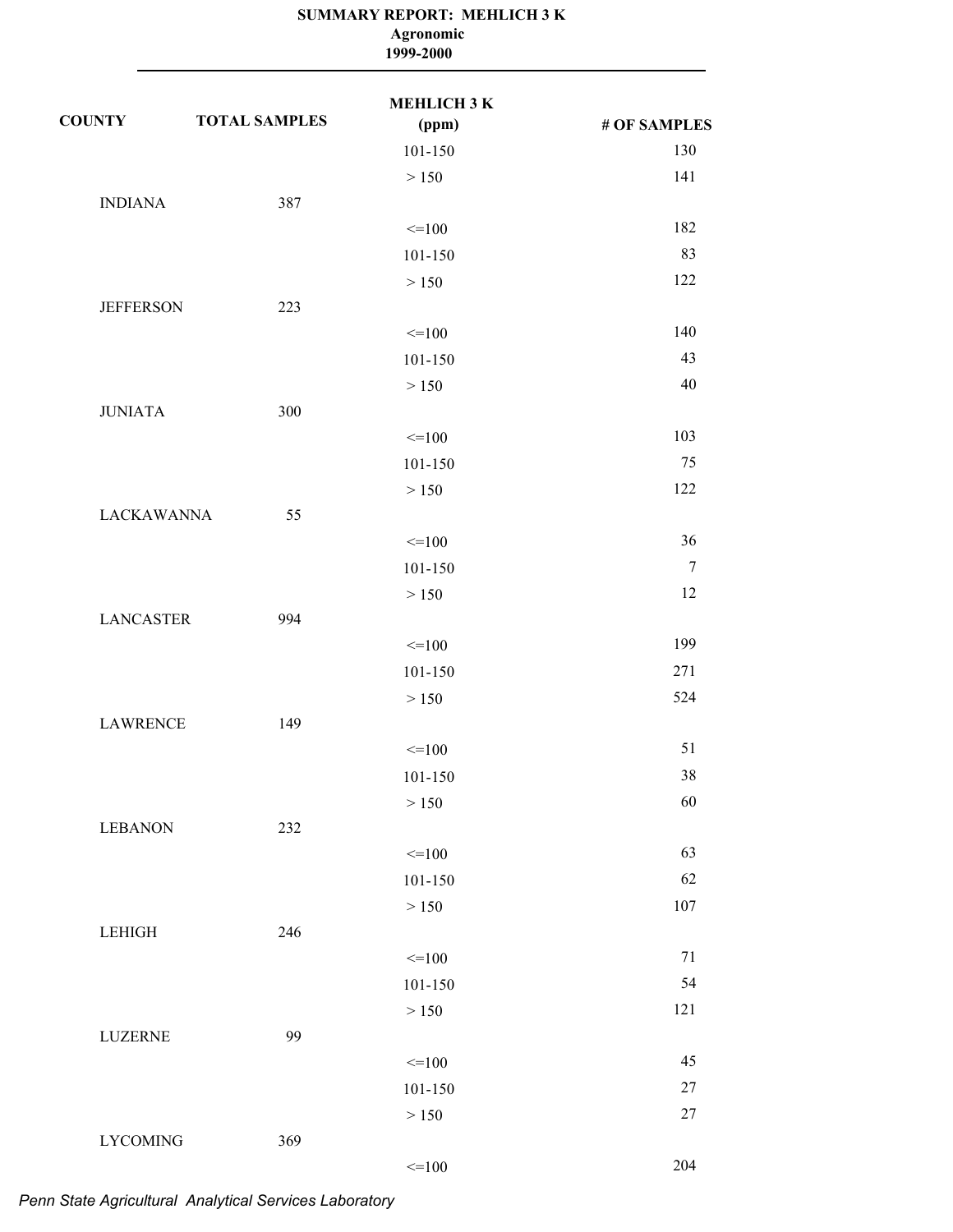|                    |                      | SUMMARY REPORT: MEHLICH 3 K<br>Agronomic<br>1999-2000 |                |
|--------------------|----------------------|-------------------------------------------------------|----------------|
| <b>COUNTY</b>      | <b>TOTAL SAMPLES</b> | МЕНLIСНЗК<br>(ppm)                                    | # OF SAMPLES   |
|                    |                      | 101-150                                               | 83             |
|                    |                      | > 150                                                 | 82             |
| <b>MCKEAN</b>      | 45                   |                                                       |                |
|                    |                      | $=100$                                                | 22             |
|                    |                      | 101-150                                               | 10             |
|                    |                      | > 150                                                 | 13             |
| <b>MERCER</b>      | 510                  |                                                       |                |
|                    |                      | $=100$                                                | 326            |
|                    |                      | 101-150                                               | 101            |
|                    |                      | > 150                                                 | 83             |
| <b>MIFFLIN</b>     | 95                   |                                                       |                |
|                    |                      | $=100$                                                | 26             |
|                    |                      | 101-150                                               | 23             |
|                    |                      | > 150                                                 | 46             |
| <b>MONROE</b>      | 43                   |                                                       |                |
|                    |                      | $=100$                                                | 33             |
|                    |                      | 101-150                                               | 6              |
|                    |                      | > 150                                                 | $\overline{4}$ |
| <b>MONTGOMERY</b>  | 205                  |                                                       |                |
|                    |                      | $=100$                                                | 95             |
|                    |                      | 101-150                                               | 56             |
|                    |                      | > 150                                                 | 54             |
| <b>MONTOUR</b>     | 65                   |                                                       |                |
|                    |                      | $=100$                                                | 39             |
|                    |                      | 101-150                                               | 15             |
|                    |                      | > 150                                                 | 11             |
| <b>NORTHAMPTON</b> | 365                  |                                                       |                |
|                    |                      | $=100$                                                | 111            |
|                    |                      | 101-150                                               | 95             |
|                    |                      | > 150                                                 | 159            |
| NORTHUMBERLA       | 717                  |                                                       |                |
|                    |                      | $=100$                                                | 272            |
|                    |                      | 101-150                                               | 215            |
|                    |                      | > 150                                                 | 230            |
| <b>PERRY</b>       | 843                  |                                                       |                |
|                    |                      | $=100$                                                | 234            |
|                    |                      | 101-150                                               | 246            |
|                    |                      | $>150\,$                                              | 363            |
| PHILADELPHIA       | $\sqrt{2}$           |                                                       |                |
|                    |                      | $=100$                                                | $\overline{2}$ |
|                    |                      |                                                       |                |

*Penn State Agricultural Analytical Services Laboratory*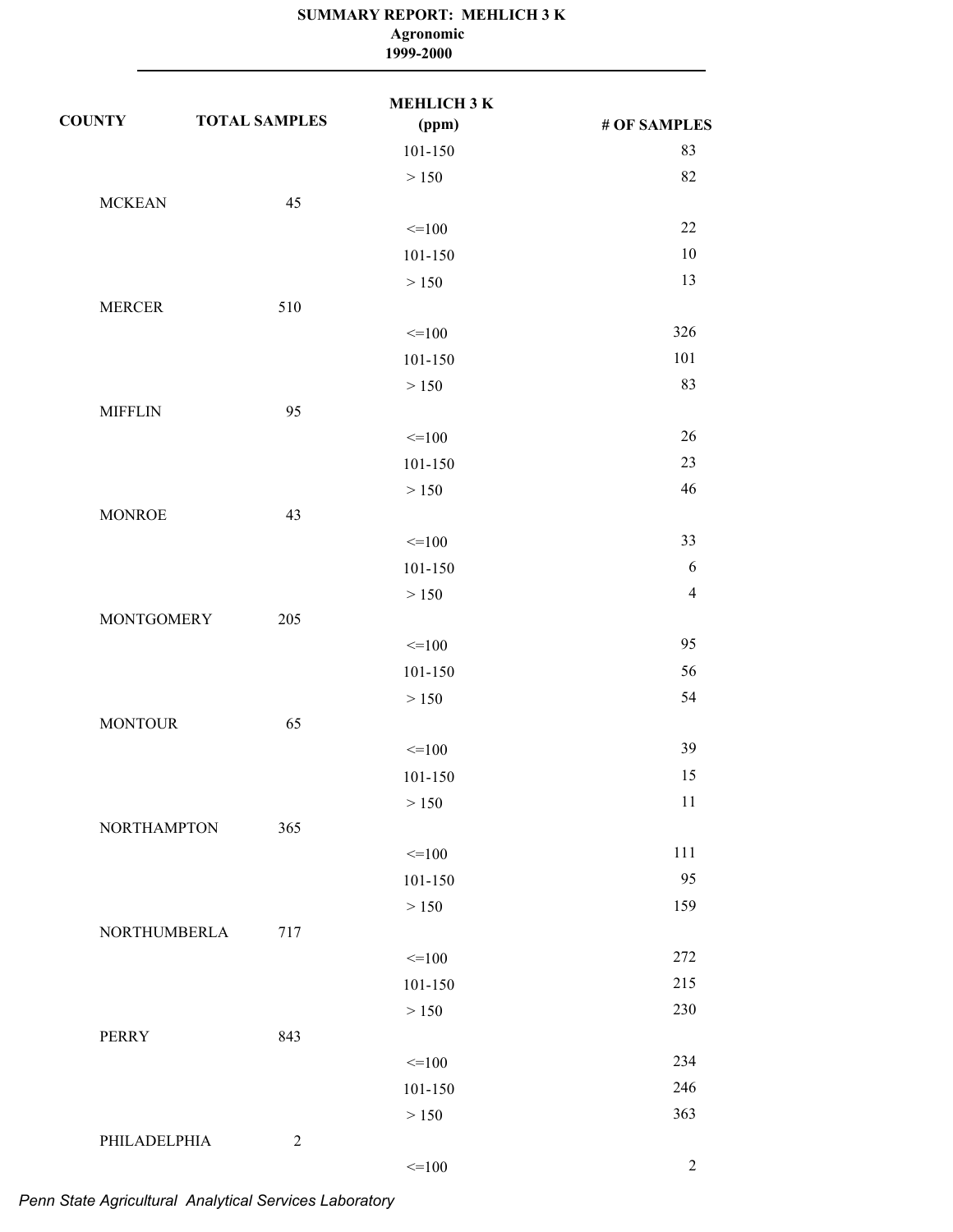|                    |                      | Agronomic<br>1999-2000 |                |
|--------------------|----------------------|------------------------|----------------|
| <b>COUNTY</b>      | <b>TOTAL SAMPLES</b> | МЕНLIСНЗК<br>(ppm)     | # OF SAMPLES   |
| <b>PIKE</b>        | 22                   |                        |                |
|                    |                      | $=100$                 | 16             |
|                    |                      | 101-150                | $\mathfrak{Z}$ |
|                    |                      | > 150                  | $\mathfrak{Z}$ |
| <b>POTTER</b>      | 145                  |                        |                |
|                    |                      | $=100$                 | 61             |
|                    |                      | 101-150                | 36             |
|                    |                      | > 150                  | 48             |
| <b>SCHUYLKILL</b>  | 257                  |                        |                |
|                    |                      | $=100$                 | 71             |
|                    |                      | 101-150                | 89             |
|                    |                      | > 150                  | 97             |
| <b>SNYDER</b>      | 190                  |                        |                |
|                    |                      | $=100$                 | 56             |
|                    |                      | 101-150                | 39             |
|                    |                      | > 150                  | 95             |
| <b>SOMERSET</b>    | 287                  |                        |                |
|                    |                      | $=100$                 | 136            |
|                    |                      | 101-150                | 78             |
|                    |                      | > 150                  | 73             |
| <b>SULLIVAN</b>    | 28                   |                        |                |
|                    |                      | $=100$                 | 19             |
|                    |                      | $101 - 150$            | 5              |
|                    |                      | > 150                  | $\overline{4}$ |
| <b>SUSQUEHANNA</b> | 575                  |                        |                |
|                    |                      | $=100$                 | 309            |
|                    |                      | 101-150                | 116            |
|                    |                      | $>150$                 | 150            |
| $\tt TIOGA$        | 510                  |                        |                |
|                    |                      | $=100$                 | 281            |
|                    |                      | $101 - 150$            | 115            |
|                    |                      | $>150$                 | 114            |
| <b>UNION</b>       | 275                  |                        |                |
|                    |                      | $=100$                 | 128            |
|                    |                      | 101-150                | 80             |
|                    |                      | $>150$                 | 67             |
| <b>VENANGO</b>     | 79                   |                        | 51             |
|                    |                      | $=100$                 | $18\,$         |
|                    |                      | $101 - 150$            | $10\,$         |
|                    |                      | $>150$                 |                |